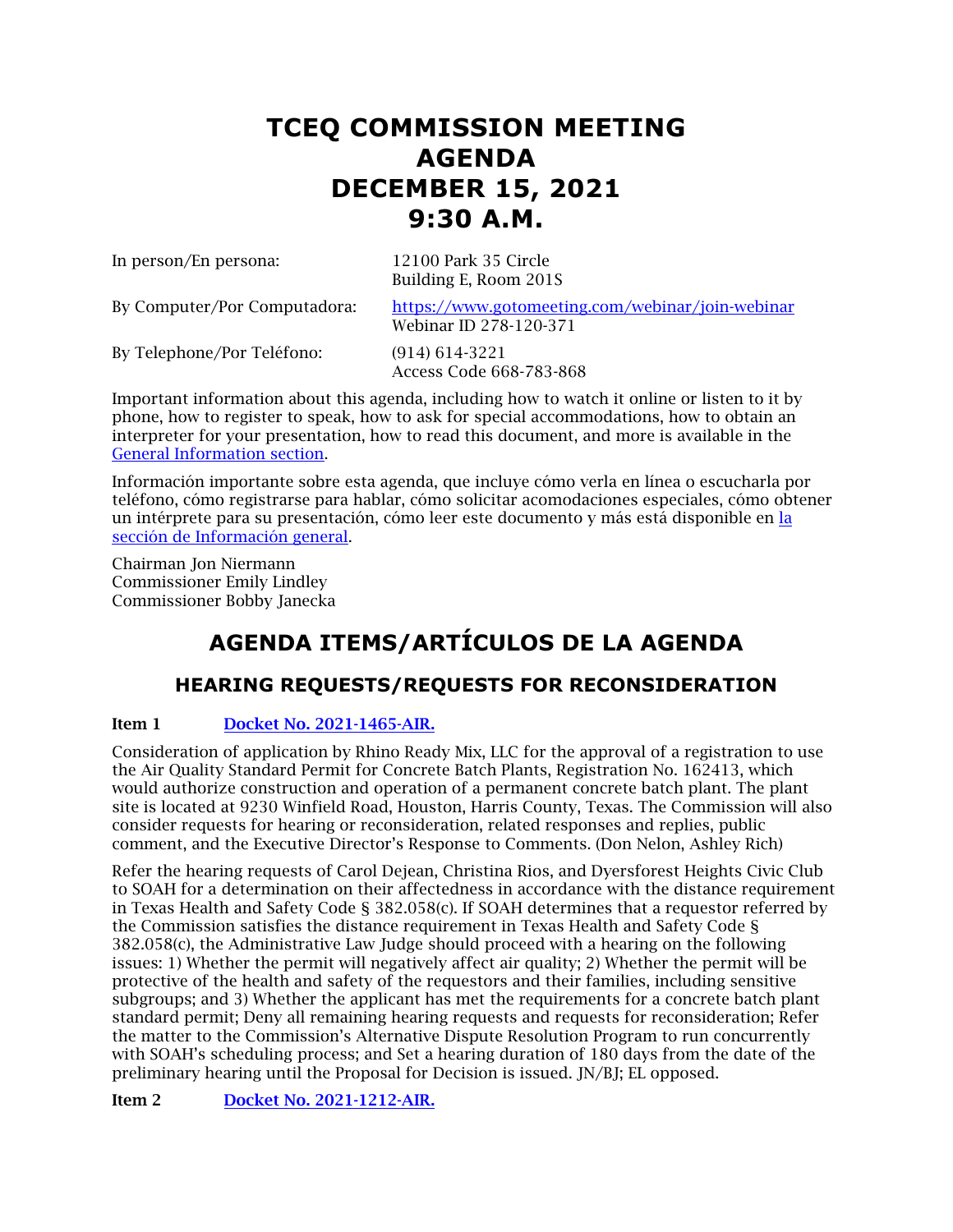Consideration of application by United Ready Mix, LLC for the approval of a registration to use the Air Quality Standard Permit for Concrete Batch Plants, Registration No. 161495, which would authorize construction and operation of a permanent concrete batch plant. The plant site is located at the following driving directions: from the intersection of Sanders Road and Bullard Road, go north on Sanders Road approximately 0.15 mile, the site entrance will be on the right, Iowa Colony, Brazoria County, Texas. The Commission will also consider requests for hearing or reconsideration, related responses and replies, public comment, and the Executive Director's Response to Comments. (Don Nelon, Contessa Gay)

Grant the hearing request of Milinda Hymel; Deny the remaining hearing requests; Refer the matter to the Commission's Alternative Dispute Resolution Program to run concurrently with the SOAH preliminary hearing scheduling efforts; Refer the matter to SOAH for a contested case hearing on the following issues: 1) Whether the permit is protective of the health of the requestor and her family; 2) Whether the permit is protective against dust emissions generated from the proposed plant including nuisance dust admissions; and Specify that the maximum duration of the hearing is 180 days from the preliminary hearing to issuance for the Proposal for Decision. EL/BJ; all agree.

# **USE DETERMINATION MATTERS**

### Item 3 [Docket No. 2021-1355-MIS-U.](http://www.tceq.texas.gov/assets/public/comm_exec/agendas/comm/backup/Agendas/2021/12-15-2021/gcc1355.pdf)

Consideration of the appeal filed by the Ector County Appraisal District regarding the Executive Director's September 10, 2021 positive use determination issued on Application No. 23951 to Gcc Permian, LLC in Ector County, Texas. The Commission will also consider the application and all timely responses and reply briefs. (Don Redmond, Sierra Redding, Elizabeth Sartain, Guy Hoffman)

Joint Motion for Items 3 and 4.

Deny Ector County Appraisal District's appeals and affirm the Executive Director's positive use determinations for Application Nos. 23951 and 23954. BJ/EL; all agree.

### Item 4 [Docket No. 2021-1358-MIS-U.](http://www.tceq.texas.gov/assets/public/comm_exec/agendas/comm/backup/Agendas/2021/12-15-2021/gcc1358.pdf)

Consideration of the appeal filed by the Ector County Appraisal District regarding the Executive Director's September 10, 2021 positive use determination issued on Application No. 23954 to Gcc Permian, LLC in Ector County, Texas. The Commission will also consider the application and all timely responses and reply briefs. (Don Redmond, Sierra Redding, Elizabeth Sartain, Guy Hoffman)

Joint Motion for Items 3 and 4.

Deny Ector County Appraisal District's appeals and affirm the Executive Director's positive use determinations for Application Nos. 23951 and 23954. BJ/EL; all agree.

## **DISTRICTS MATTER**

### Item 5 [Docket No. 2021-0259-DIS.](http://www.tceq.texas.gov/assets/public/comm_exec/agendas/comm/backup/Agendas/2021/12-15-2021/0259DIS.pdf)

Consideration and hearing on a petition from Morton Lake Investments, LP, a Texas limited partnership, and Westgreen Venture, LP, a Texas limited partnership, for creation of Sun Lake Improvement District (District), pursuant to Chapter 375, Texas Local Government Code. The proposed District will contain approximately 139.104 acres of land the extraterritorial jurisdiction of Houston, Harris County, Texas. (Andrew Paynter, Hollis Henley)

Grant the petition for the creation of Sun Lake Improvement District; and Issue the Executive Director's recommended Commission order for creating the district and appointing five initial directors. EL/BJ; all agree.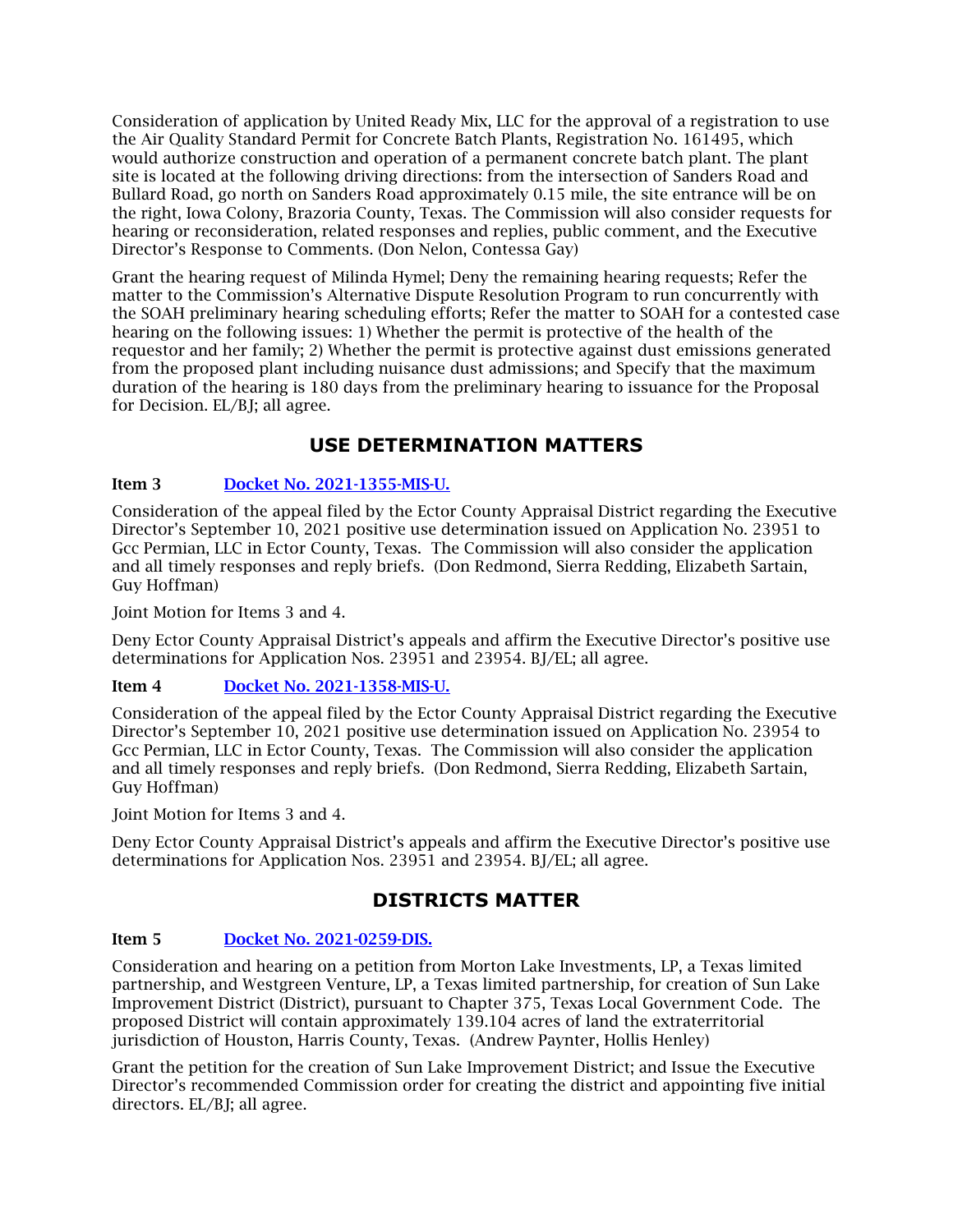# **MOTION TO DISMISS AN AGREED ORDER**

#### Item 6 [Docket No. 1997-0364-IHW-E.](http://www.tceq.texas.gov/assets/public/comm_exec/agendas/comm/backup/Agendas/2021/12-15-2021/0364IHW.pdf)

Consideration of an Order Dismissing Agreed Order concerning McKinney Smelting, Inc. in Collin County for industrial solid and hazardous waste violations pursuant to Tex. Water Code ch. 26, Tex. Health & Safety Code ch. 361, and the rules of the Texas Commission on Environmental Quality. (Courtney Sprague, Katherine McKenzie)

Adopt the Executive Director's Proposed Order dismissing the Commission's December 1998 Agreed Order concerning an enforcement action against McKinney Smelting, Inc., Docket No. 97-0364-IHW-E. BJ/EL; all agree.

# **MISCELLANEOUS MATTERS**

#### Item 7 [Docket No. 2020-1449-MIS.](http://www.tceq.texas.gov/assets/public/comm_exec/agendas/comm/backup/Agendas/2021/12-15-2021/1449MIS.pdf)

Consideration for adoption of the 2022 Texas Nonpoint Source Management Program. This update must be submitted through the Governor's Office to the United States Environmental Protection Agency for continued eligibility for Section 319 Nonpoint Source Grant funds under the federal Clean Water Act. This update represents the joint submission of both the Texas Commission on Environmental Quality and the Texas State Soil and Water Conservation Board. (Kerry Niemann, Stefanie Skogen) (Project No. 2021-004-MIS-NR)

Adopt the 2022 Texas Nonpoint Source Management Program, as recommend by the Executive Director. EL/BJ; all agree.

#### Item 8 [Docket No. 2021-0578-RES.](http://www.tceq.texas.gov/assets/public/comm_exec/agendas/comm/backup/Agendas/2021/12-15-2021/0578RES.pdf)

Consideration of the nomination and appointment of seven individuals to the Tax Relief for Pollution Control Property Advisory Committee. Texas Tax Code Section 11.31 requires the Texas Commission on Environmental Quality (TCEQ) to form a permanent advisory committee to make recommendations to the TCEQ commissioners on matters relating to property tax exemptions for pollution control property. The advisory committee is required to have representatives from industry, appraisal districts, taxing units, environmental groups, a school district or junior college, and other members who have substantial technical expertise in pollution control technology and environmental engineering. The committee positions to be filled include three industry representatives, two appraisal district representatives, one taxing unit representative, and one independent technical expert. A request for applications for nomination was published in the July 2, 2021, issue of the *Texas Register* (46 TexReg 4044). (Elizabeth Sartain, Don Redmond) (Non-Rule Project No. 2021-019-OTH-NR)

Adopt the revised proposed Resolution appointing the following individuals as members of the Tax Relief for Pollution Control Property Advisory Committee to expire on December 31, 2025: Bob Adair as a representative from industry; Michelle Carder as a representative from industry; Martha Landwehr as a representative from industry; Roland Bieber as a representative from appraisal districts; Hugh Landrum, Jr. as a representative from appraisal districts; Bill Longley as a representative from taxing districts; and Charles Allred as an independent technical expert. BJ/EL; all agree.

## **AIR QUALITY ENFORCEMENT AGREED ORDERS**

### Item 9 [Docket No. 2020-1273-AIR-E.](http://www.tceq.texas.gov/assets/public/comm_exec/agendas/comm/backup/Agendas/2021/12-15-2021/1273AIR.pdf)

Consideration of an Agreed Order assessing administrative penalties against Federal Heath Sign Company, LLC in Cherokee County; RN102570645; for air quality violations pursuant to Tex. Health & Safety Code ch. 382, Tex. Water Code ch. 7, and the rules of the Texas Commission on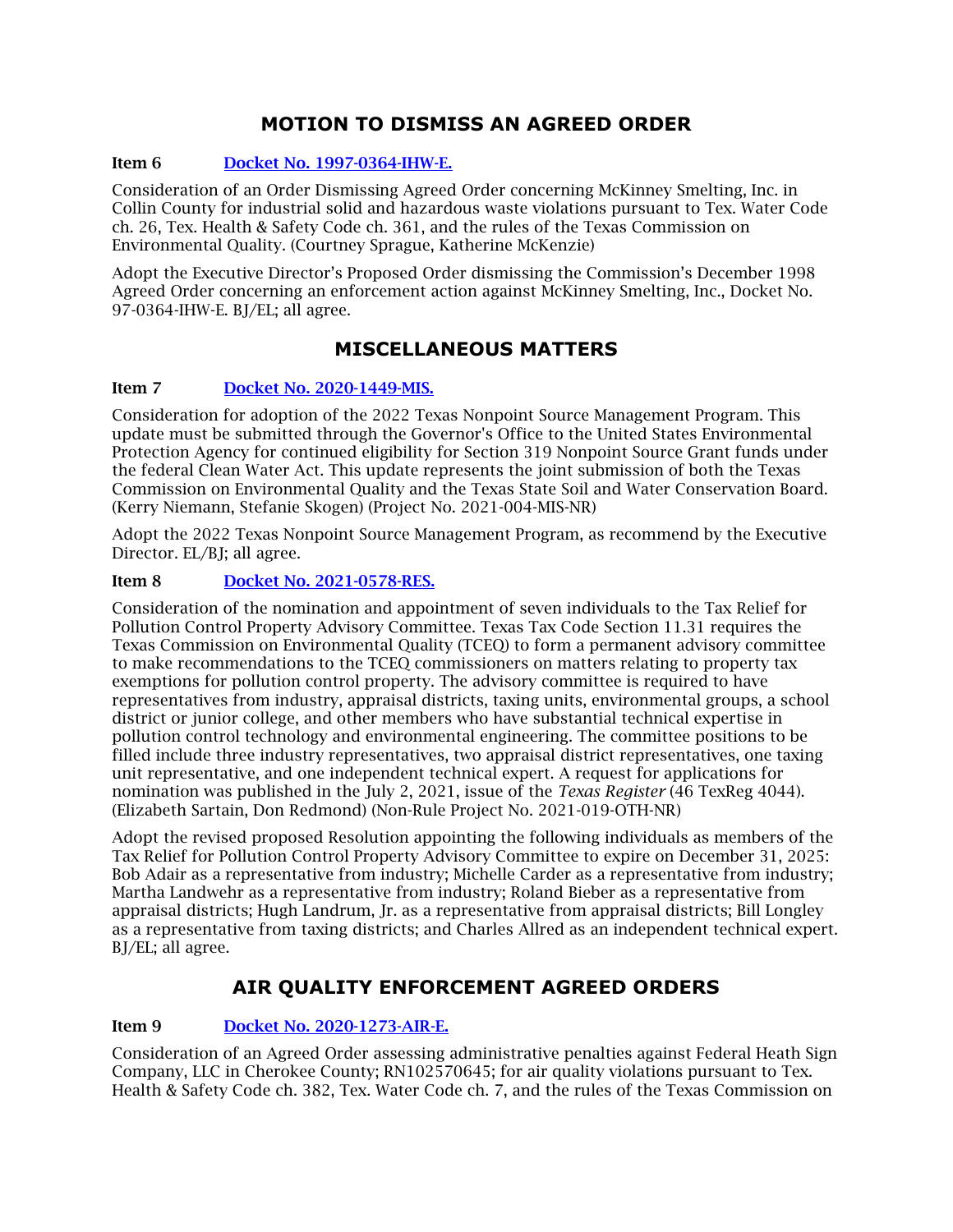Environmental Quality, including specifically 30 Tex. Admin. Code ch. 60. (Margarita Dennis, Michael Parrish)

Adopt the Agreed Order. EL/BJ; all agree.

Item 10 [Docket No. 2020-1176-AIR-E.](http://www.tceq.texas.gov/assets/public/comm_exec/agendas/comm/backup/Agendas/2021/12-15-2021/1176AIR.pdf)

Consideration of an Agreed Order assessing administrative penalties and requiring certain actions of Formosa Plastics Corporation, Texas in Calhoun County; RN100218973; for air quality violations pursuant to Tex. Health & Safety Code ch. 382, Tex. Water Code ch. 7, and the rules of the Texas Commission on Environmental Quality, including specifically 30 Tex. Admin. Code ch. 60. (Abigail Lindsey, Michael Parrish)

Adopt the Agreed Order. EL/BJ; all agree.

### Item 11 [Docket No. 2020-0978-AIR-E.](http://www.tceq.texas.gov/assets/public/comm_exec/agendas/comm/backup/Agendas/2021/12-15-2021/0978AIR.pdf)

Consideration of an Agreed Order assessing administrative penalties and requiring certain actions of MDC Texas Operator LLC in Reeves County; RN110681970; for air quality violations pursuant to Tex. Health & Safety Code ch. 382, Tex. Water Code ch. 7, and the rules of the Texas Commission on Environmental Quality, including specifically 30 Tex. Admin. Code ch. 60. (Mackenzie Mehlmann, Michael Parrish)

Adopt the Agreed Order. EL/BJ; all agree.

### Item 12 Docket [No. 2020-1139-AIR-E.](http://www.tceq.texas.gov/assets/public/comm_exec/agendas/comm/backup/Agendas/2021/12-15-2021/1139AIR.pdf)

Consideration of an Agreed Order assessing administrative penalties against SEA Eagle Ford, LLC in McMullen County; RN107916439; for air quality violations pursuant Tex. Health & Safety Code ch. 382, Tex. Water Code ch. 7, and the rules of the Texas Commission on Environmental Quality, including specifically 30 Tex. Admin. Code ch. 60. (Richard Garza, Michael Parrish)

Adopt the Agreed Order. EL/BJ; all agree.

### Item 13 [Docket No. 2021-0012-AIR-E.](http://www.tceq.texas.gov/assets/public/comm_exec/agendas/comm/backup/Agendas/2021/12-15-2021/0012AIR.pdf)

Consideration of an Agreed Order assessing administrative penalties and requiring certain actions of Targa Pipeline Mid-Continent WestTex LLC in Midland County; RN105856306; for air quality violations pursuant to Tex. Health & Safety Code ch. 382, Tex. Water Code ch. 7, and the rules of the Texas Commission on Environmental Quality, including specifically 30 Tex. Admin. Code ch. 60. (Johnnie Wu, Michael Parrish)

Adopt the Agreed Order. EL/BJ; all agree.

### Item 14 [Docket No. 2020-1256-AIR-E.](http://www.tceq.texas.gov/assets/public/comm_exec/agendas/comm/backup/Agendas/2021/12-15-2021/1256AIR.pdf)

Consideration of an Agreed Order assessing administrative penalties and requiring certain actions of Valero Refining-Texas, L.P. in Nueces County; RN100214386; for air quality violations pursuant to Tex. Health & Safety Code ch. 382, Tex. Water Code ch. 7, and the rules of the Texas Commission on Environmental Quality, including specifically 30 Tex. Admin. Code ch. 60. (Johnnie Wu, Michael Parrish)

Adopt the Agreed Order. EL/BJ; all agree.

### Item 15 [Docket No. 2020-1593-AIR-E.](http://www.tceq.texas.gov/assets/public/comm_exec/agendas/comm/backup/Agendas/2021/12-15-2021/1593AIR.pdf)

Consideration of an Agreed Order assessing administrative penalties and requiring certain actions of Huntsman Petrochemical LLC in Montgomery County; RN100219740; for air quality violations pursuant to Tex. Health & Safety Code ch. 382, Tex. Water Code ch. 7, and the rules of the Texas Commission on Environmental Quality, including specifically 30 Tex. Admin. Code ch. 60. (Abigail Lindsey, Michael Parrish)

Adopt the Agreed Order. EL/BJ; all agree.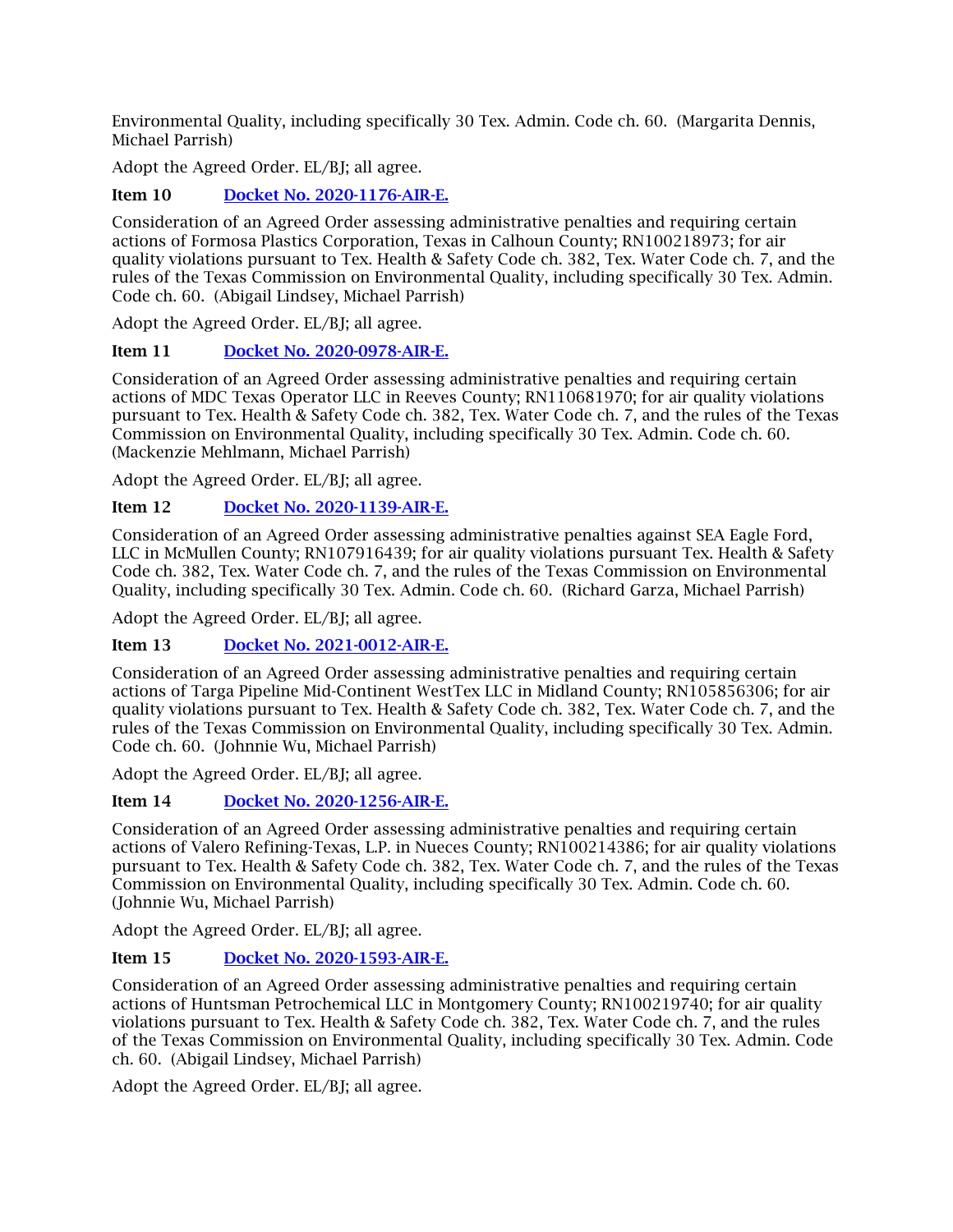#### Item 16 [Docket No. 2020-1582-AIR-E.](http://www.tceq.texas.gov/assets/public/comm_exec/agendas/comm/backup/Agendas/2021/12-15-2021/1582AIR.pdf)

Consideration of an Agreed Order assessing administrative penalties and requiring certain actions of OQ Chemicals Corporation in Matagorda County; RN105195655; for air quality violations pursuant to Tex. Health & Safety Code ch. 382, Tex. Water Code ch. 7, and the rules of the Texas Commission on Environmental Quality, including specifically 30 Tex. Admin. Code ch. 60. (Toni Red, Michael Parrish)

Adopt the Agreed Order. EL/BJ; all agree.

Item 17 [Docket No. 2019-1304-AIR-E.](http://www.tceq.texas.gov/assets/public/comm_exec/agendas/comm/backup/Agendas/2021/12-15-2021/1304AIR.pdf)

Consideration of an Agreed Order assessing administrative penalties and requiring certain actions of Phillips 66 Company in Chambers County; RN100229319; for air quality violations pursuant to Tex. Health & Safety Code ch. 382, Tex. Water Code ch. 7, and the rules of the Texas Commission on Environmental Quality, including specifically 30 Tex. Admin. Code ch. 60. (Amanda Diaz, Michael Parrish)

Adopt the Agreed Order. EL/BJ; all agree.

# **INDUSTRIAL WASTE DISCHARGE ENFORCEMENT AGREED ORDER**

### Item 18 [Docket No. 2021-0253-IWD-E.](http://www.tceq.texas.gov/assets/public/comm_exec/agendas/comm/backup/Agendas/2021/12-15-2021/0253IWD.pdf)

Consideration of an Agreed Order assessing administrative penalties and requiring certain actions of The Goodyear Tire & Rubber Company in Harris County; RN100870898; for water quality violations pursuant to Tex. Water Code chs. 7 and 26 and the rules of the Texas Commission on Environmental Quality, including specifically 30 Tex. Admin. Code ch. 60. (Katelyn Tubbs, Michael Parrish)

Adopt the Agreed Order. EL/BJ; all agree.

## **MULTI-MEDIA MATTER ENFORCEMENT AGREED ORDER**

#### Item 19 [Docket No. 2021-0119-MLM-E.](http://www.tceq.texas.gov/assets/public/comm_exec/agendas/comm/backup/Agendas/2021/12-15-2021/0119MLM.pdf)

Consideration of an Agreed Order assessing administrative penalties and requiring certain actions of Brook Ed Burnett in Nolan County; RN111144366; for municipal solid waste and water quality violations pursuant to Tex. Health & Safety Code ch. 361, Tex. Water Code chs. 7 and 26, and the rules of the Texas Commission on Environmental Quality, including specifically 30 Tex. Admin. Code ch. 60. (Berenice Munoz, Michael Parrish)

Adopt the Agreed Order. EL/BJ; all agree.

## **MULTI-MEDIA MATTER ENFORCEMENT DEFAULT ORDER**

#### Item 20 [Docket No. 2021-0290-MLM-E.](http://www.tceq.texas.gov/assets/public/comm_exec/agendas/comm/backup/Agendas/2021/12-15-2021/0290MLM.pdf)

Consideration of a Default Order assessing administrative penalties against and requiring certain actions of Keith Dorn and Cindy Dorn in Sabine County; RN111023974; for municipal solid waste("MSW") violations pursuant to TEX. WATER CODE ch. 7, TEX. HEALTH & SAFETY CODE chs. 361 and 382, and the rules of the Texas Commission on Environmental Quality, including specifically 30 Tex. Admin. Code ch. 60. (Taylor Pearson, Katherine McKenzie)

Adopt the Default Order. EL/BJ; all agree.

# **MUNICIPAL WASTE DISCHARGE ENFORCEMENT AGREED ORDERS**

Item 21 [Docket No. 2021-0015-MWD-E.](http://www.tceq.texas.gov/assets/public/comm_exec/agendas/comm/backup/Agendas/2021/12-15-2021/0015MWD.pdf)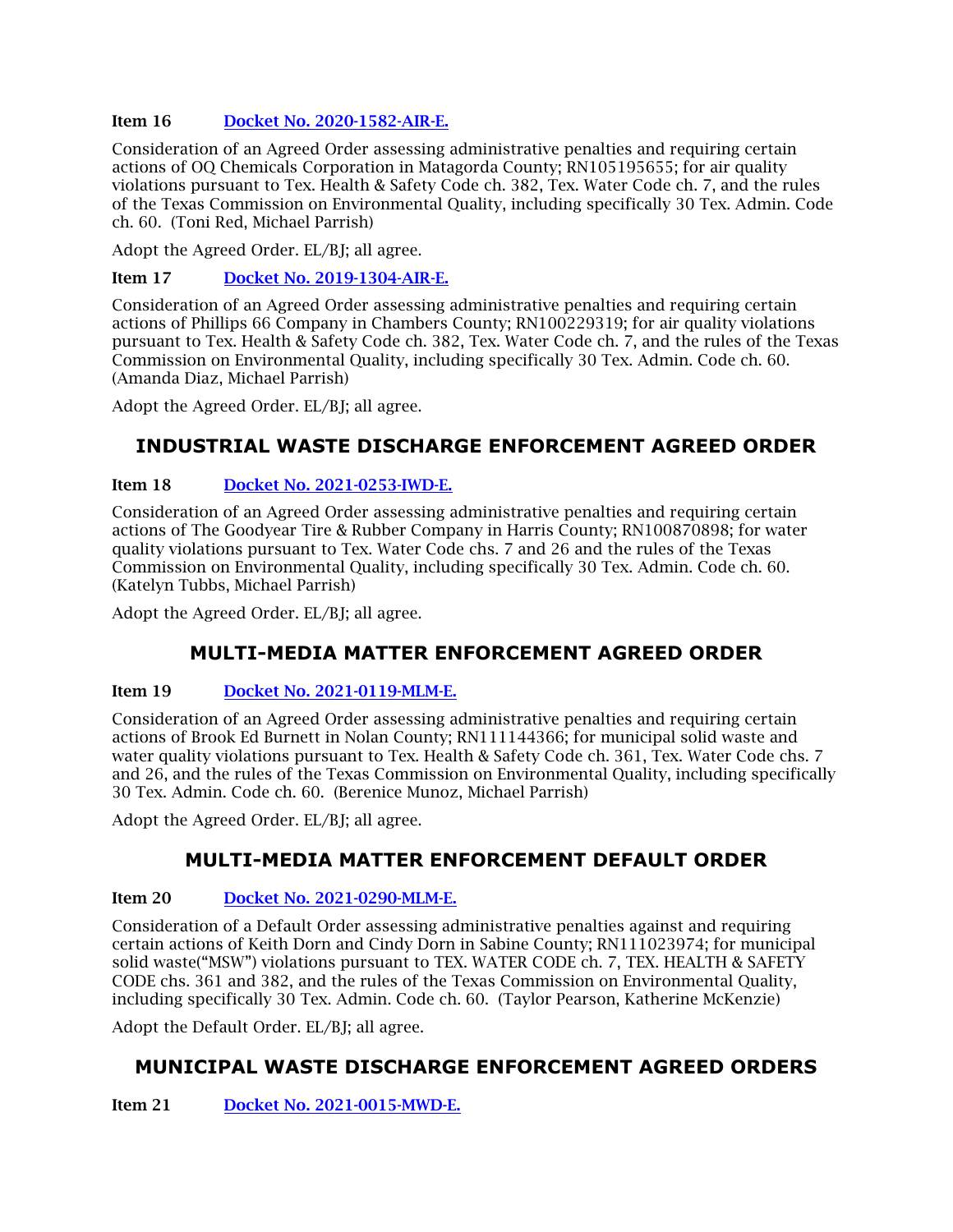Consideration of an Agreed Order assessing administrative penalties and requiring certain actions of the City of Alpine in Brewster County; RN103114690; for water quality violations pursuant to Tex. Water Code chs. 7 and 26 and the rules of the Texas Commission on Environmental Quality, including specifically 30 Tex. Admin. Code ch. 60. (Katelyn Tubbs, Michael Parrish)

Adopt the Agreed Order. EL/BJ; all agree.

Item 22 [Docket No. 2020-1119-MWD-E.](http://www.tceq.texas.gov/assets/public/comm_exec/agendas/comm/backup/Agendas/2021/12-15-2021/1119MWD.pdf)

Consideration of an Agreed Order assessing administrative penalties and requiring certain actions of the City of China in Jefferson County; RN101721686; for water quality violations pursuant to Tex. Water Code chs. 7 and 26 and the rules of the Texas Commission on Environmental Quality, including specifically 30 Tex. Admin. Code ch. 60. (Harley Hobson, Michael Parrish)

Adopt the Agreed Order. EL/BJ; all agree.

Item 23 [Docket No. 2020-1254-MWD-E.](http://www.tceq.texas.gov/assets/public/comm_exec/agendas/comm/backup/Agendas/2021/12-15-2021/1254MWD.pdf)

Consideration of an Agreed Order assessing administrative penalties and requiring certain actions of the City of Tyler in Smith County; RN102916459; for water quality violations pursuant to Tex. Water Code chs. 7 and 26 and the rules of the Texas Commission on Environmental Quality, including specifically 30 Tex. Admin. Code ch. 60. (Mark Gamble, Michael Parrish)

Adopt the Agreed Order. EL/BJ; all agree.

### Item 24 [Docket No. 2020-0336-MWD-E.](http://www.tceq.texas.gov/assets/public/comm_exec/agendas/comm/backup/Agendas/2021/12-15-2021/0336MWD.pdf)

Consideration of an Agreed Order assessing administrative penalties and requiring certain actions of San Antonio River Authority in Bexar County; RN101514560; for water quality violations pursuant to Tex. Water Code chs. 7 and 26 and the rules of the Texas Commission on Environmental Quality, including specifically 30 Tex. Admin. Code ch. 60. (Caleb Olson, Michael Parrish)

Adopt the Agreed Order. EL/BJ; all agree.

# **PETROLEUM STORAGE TANK ENFORCEMENT AGREED ORDERS**

### Item 25 [Docket No. 2021-0313-PST-E.](http://www.tceq.texas.gov/assets/public/comm_exec/agendas/comm/backup/Agendas/2021/12-15-2021/0313PST.pdf)

Consideration of an Agreed Order assessing administrative penalties against and requiring certain actions of Lone Star 259 Operating LLC dba Texan Stop 2 in Morris County; RN102228202; for petroleum storage tank violations pursuant to Tex. Water Code chs. 7 and 26 and the rules of the Texas Commission on Environmental Quality, including specifically 30 Tex. Admin. Code ch. 60. (Cynthia Sirois, Katherine McKenzie)

Adopt the Agreed Order. EL/BJ; all agree.

### Item 26 [Docket No. 2020-1317-PST-E.](http://www.tceq.texas.gov/assets/public/comm_exec/agendas/comm/backup/Agendas/2021/12-15-2021/1317PST.pdf)

Consideration of an Agreed Order assessing administrative penalties against NNS Group Inc dba Shady Grove Food Mart in Dallas County; RN102285327; for petroleum storage tank violations pursuant to Tex. Water Code chs. 7 and 26 and the rules of the Texas Commission on Environmental Quality, including specifically 30 Tex. Admin. Code ch. 60. (Casey Kurnath, Katherine McKenzie)

Adopt the Agreed Order. EL/BJ; all agree.

Item 27 [Docket No. 2020-1528-PST-E.](http://www.tceq.texas.gov/assets/public/comm_exec/agendas/comm/backup/Agendas/2021/12-15-2021/1528PST.pdf)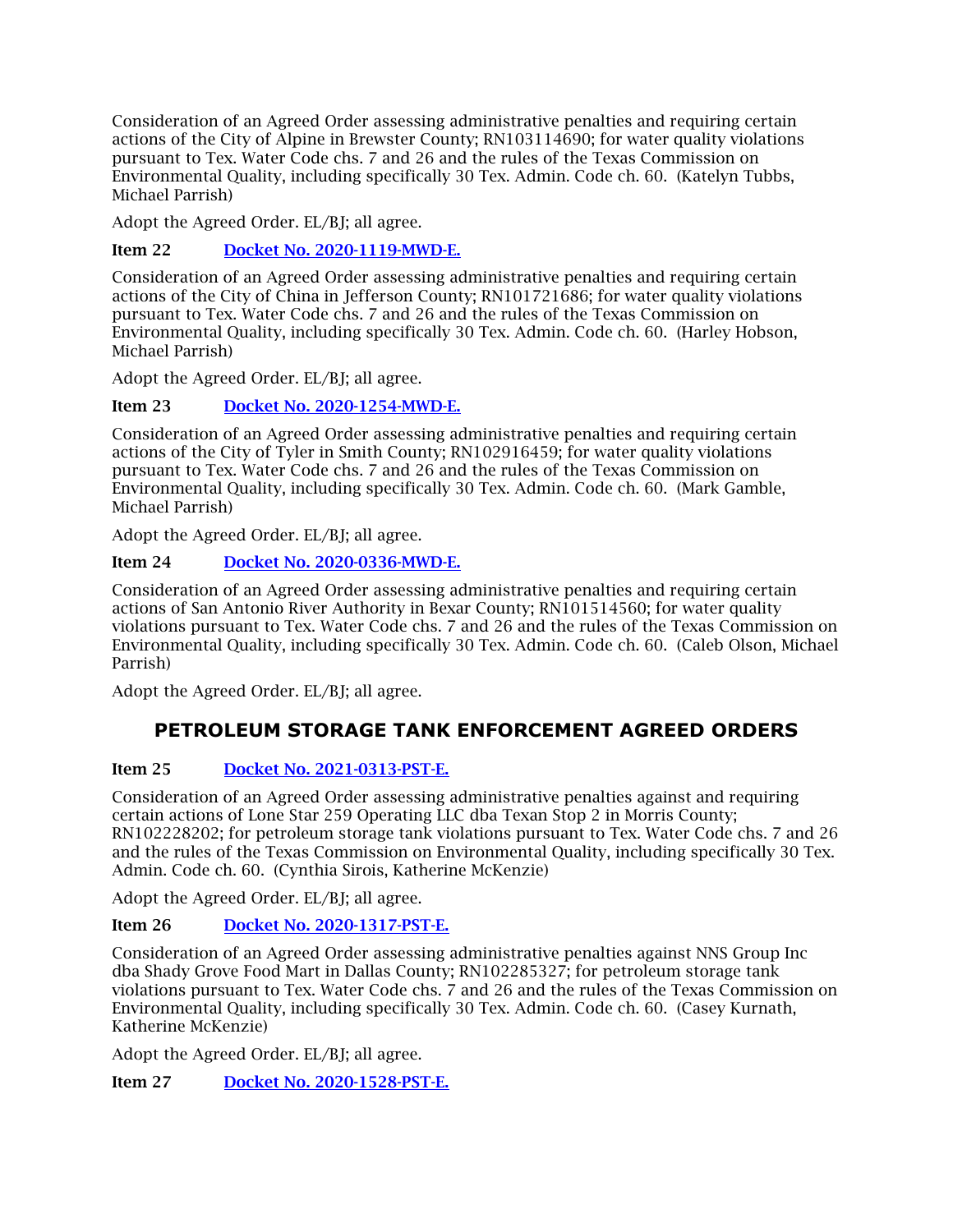Consideration of an Agreed Order assessing administrative penalties against ShepTex Business Inc. dba Shepherd Market in San Jacinto County; RN102272556; for petroleum storage tank violations pursuant to Tex. Water Code chs. 7 and 26 and the rules of the Texas Commission on Environmental Quality, including specifically 30 Tex. Admin. Code ch. 60. (Casey Kurnath, Katherine McKenzie)

Adopt the Agreed Order. EL/BJ; all agree.

Item 28 [Docket No. 2020-1249-PST-E.](http://www.tceq.texas.gov/assets/public/comm_exec/agendas/comm/backup/Agendas/2021/12-15-2021/1249PST.pdf)

Consideration of an Agreed Order assessing administrative penalties and requiring certain actions of HOLLYWOOD PARK AUTOMOTIVE, INC. in Bexar County; RN102226032; for petroleum storage tank violations pursuant to Tex. Water Code chs. 7 and 26 and the rules of the Texas Commission on Environmental Quality, including specifically 30 Tex. Admin. Code ch. 60. (Tyler Richardson, Michael Parrish)

Adopt the Agreed Order. EL/BJ; all agree.

Item 29 [Docket No. 2018-0725-PST-E.](http://www.tceq.texas.gov/assets/public/comm_exec/agendas/comm/backup/Agendas/2021/12-15-2021/0725PST.pdf)

Consideration of an Agreed Order assessing administrative penalties and requiring certain actions of TEXAS KSD ENTERPRISE INC dba Savannah Food & Deli in Jefferson County; RN101774040; for petroleum storage tank violations pursuant to Tex. Water Code chs. 7 and 26 and the rules of the Texas Commission on Environmental Quality, including specifically 30 Tex. Admin. Code ch. 60. (Berenice Munoz, Michael Parrish)

Adopt the Agreed Order. EL/BI: all agree.

## **PETROLEUM STORAGE TANK ENFORCEMENT DEFAULT AND SHUTDOWN ORDER**

### Item 30 [Docket No. 2019-1496-PST-E.](http://www.tceq.texas.gov/assets/public/comm_exec/agendas/comm/backup/Agendas/2021/12-15-2021/1496PST.pdf)

Consideration of a Default and Shutdown Order assessing administrative penalties against and requiring certain actions of GOODEN PETROLEUM, INC. in Comanche County; RN101827541; for petroleum storage tank violations pursuant to Tex. Water Code chs. 7 and 26 and the rules of the Texas Commission on Environmental Quality, including specifically 30 Tex. Admin. Code ch. 334. (Barrett Hollingsworth, Katherine McKenzie)

Adopt the Default and Shutdown Order. EL/BJ; all agree.

## **PUBLIC WATER SYSTEM ENFORCEMENT AGREED ORDERS**

### Item 31 [Docket No. 2021-0248-PWS-E.](http://www.tceq.texas.gov/assets/public/comm_exec/agendas/comm/backup/Agendas/2021/12-15-2021/0248PWS.pdf)

Consideration of an Agreed Order assessing administrative penalties and requiring certain actions of Brazoria County; RN101267029; for public drinking water violations pursuant Tex. Health & Safety Code ch. 341 and the rules of the Texas Commission on Environmental Quality. (Ecko Beggs, Michael Parrish)

Adopt the Agreed Order. EL/BJ; all agree.

### Item 32 [Docket No. 2021-0244-PWS-E.](http://www.tceq.texas.gov/assets/public/comm_exec/agendas/comm/backup/Agendas/2021/12-15-2021/0244PWS.pdf)

Consideration of an Agreed Order assessing administrative penalties and requiring certain actions of Fort Davis Water Supply Corporation in Jeff Davis County; RN101218022; for public drinking water violations pursuant to Tex. Health & Safety Code ch. 341 and the rules of the Texas Commission on Environmental Quality. (Aaron Vincent, Michael Parrish)

Adopt the Agreed Order. EL/BJ; all agree.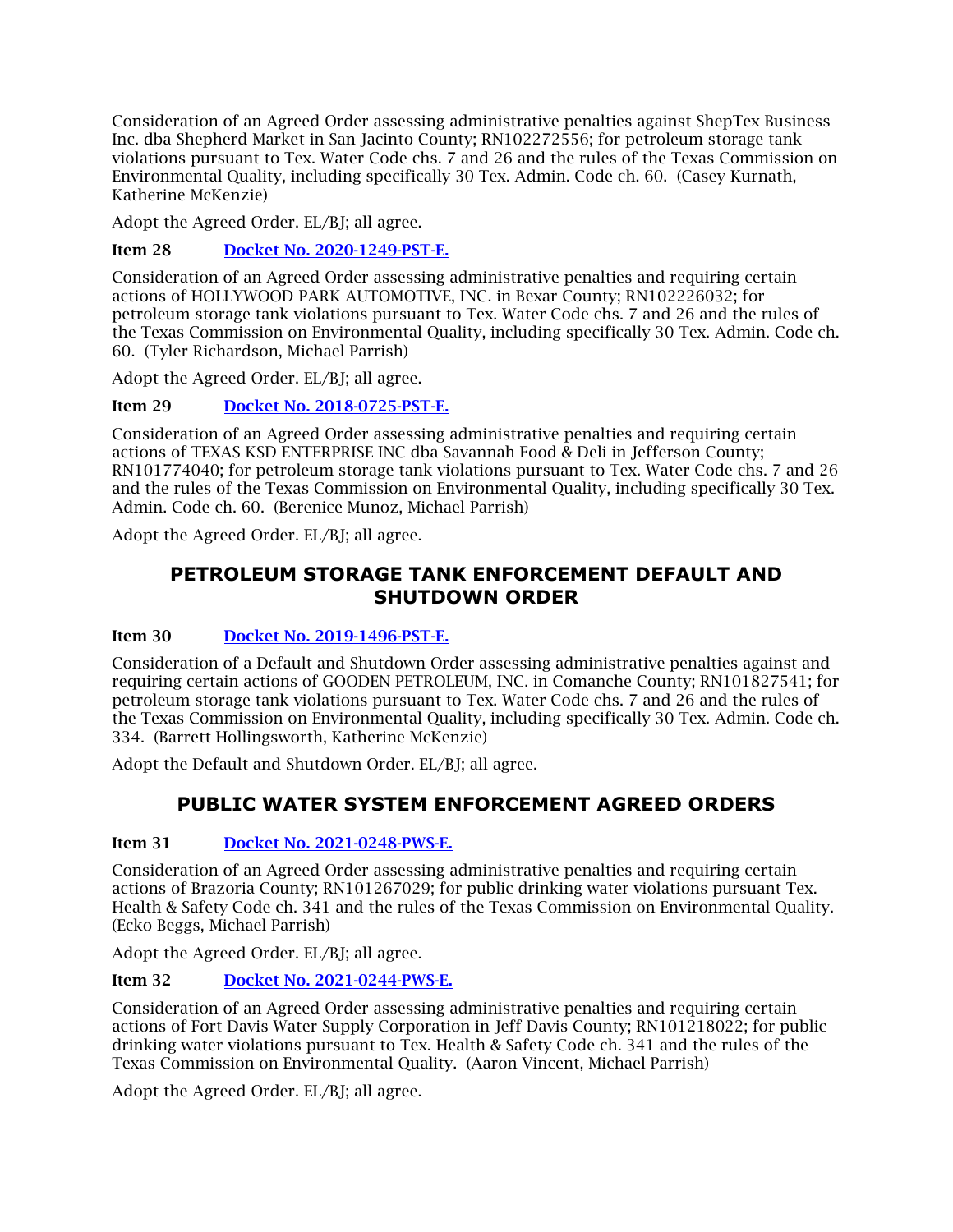#### Item 33 [Docket No. 2019-0776-PWS-E.](http://www.tceq.texas.gov/assets/public/comm_exec/agendas/comm/backup/Agendas/2021/12-15-2021/0776PWS.pdf)

Consideration of an Agreed Order assessing administrative penalties and requiring certain actions of Heidi Fensterbush and Michael D. Fensterbush dba Country View Mobile Home Park and dba Valley Estates in Lubbock County; RN101278190 and RN101278018; for public drinking water violations pursuant to Tex. Health & Safety Code ch. 341, Tex. Water Code ch. 5, and the rules of the Texas Commission on Environmental Quality. (Epi Villarreal, Michael Parrish)

Adopt the Agreed Order. EL/BJ; all agree.

# **WATER QUALITY ENFORCEMENT AGREED ORDERS**

#### Item 34 [Docket No. 2019-1386-WQ-E.](http://www.tceq.texas.gov/assets/public/comm_exec/agendas/comm/backup/Agendas/2021/12-15-2021/1386WQ.pdf)

Consideration of an Agreed Order assessing administrative penalties against REBEL CONTRACTORS, INC. in Montgomery County; RN110646890; for water quality violations pursuant to Tex. Water Code chs. 7 and 26 and the rules of the Texas Commission on Environmental Quality, including specifically 30 Tex. Admin. Code ch. 60. (Christopher Mullins, Katherine McKenzie)

Adopt the Agreed Order. EL/BJ; all agree.

#### Item 35 [Docket No. 2019-1388-WQ-E.](http://www.tceq.texas.gov/assets/public/comm_exec/agendas/comm/backup/Agendas/2021/12-15-2021/1388WQ.pdf)

Consideration of an Agreed Order assessing administrative penalties and requiring certain actions of CROWN RECYCLING COMPANY in Val Verde County; RN105985147; for water quality violations pursuant to Tex. Water Code chs. 5, 7 and 26 and the rules of the Texas Commission on Environmental Quality, including specifically 30 Tex. Admin. Code ch. 60. (Ken Moller, Michael Parrish)

Adopt the Agreed Order. EL/BJ; all agree.

# **WATER RIGHTS ENFORCEMENT DEFAULT ORDER**

### Item 36 [Docket No. 2020-0283-WR-E.](http://www.tceq.texas.gov/assets/public/comm_exec/agendas/comm/backup/Agendas/2021/12-15-2021/0283WR.pdf)

Consideration of a Default Order assessing administrative penalties against and requiring certain actions of Daniel Williams in Nueces County; RN110892221; for water rights violations pursuant to Tex. Water Code ch. 11 and the rules of the Texas Commission on Environmental Quality. (Jim Sallans, Katherine McKenzie)

Adopt the Default Order. EL/BJ; all agree.

## **MONTHLY ENFORCEMENT REPORT**

Item 37 [Docket No. 2021-0094-MIS.](http://www.tceq.texas.gov/assets/public/comm_exec/agendas/comm/backup/Agendas/2021/12-15-2021/0094MIS.pdf)

Consideration of the Texas Commission on Environmental Quality Monthly Enforcement Report, submitted for discussion in accordance with Texas Water Code § 7.003. (Susan M. Jablonski, P.E., Melissa Cordell)

No action taken.

## **RULE MATTERS**

### Item 38 [Docket No. 2020-1173-RUL.](http://www.tceq.texas.gov/assets/public/comm_exec/agendas/comm/backup/Agendas/2021/12-15-2021/1173RUL.pdf)

Consideration for publication of, and hearing on, proposed new Section 60.4 of 30 TAC Chapter 60, Compliance History. The proposed rulemaking would add new Section 60.4, which would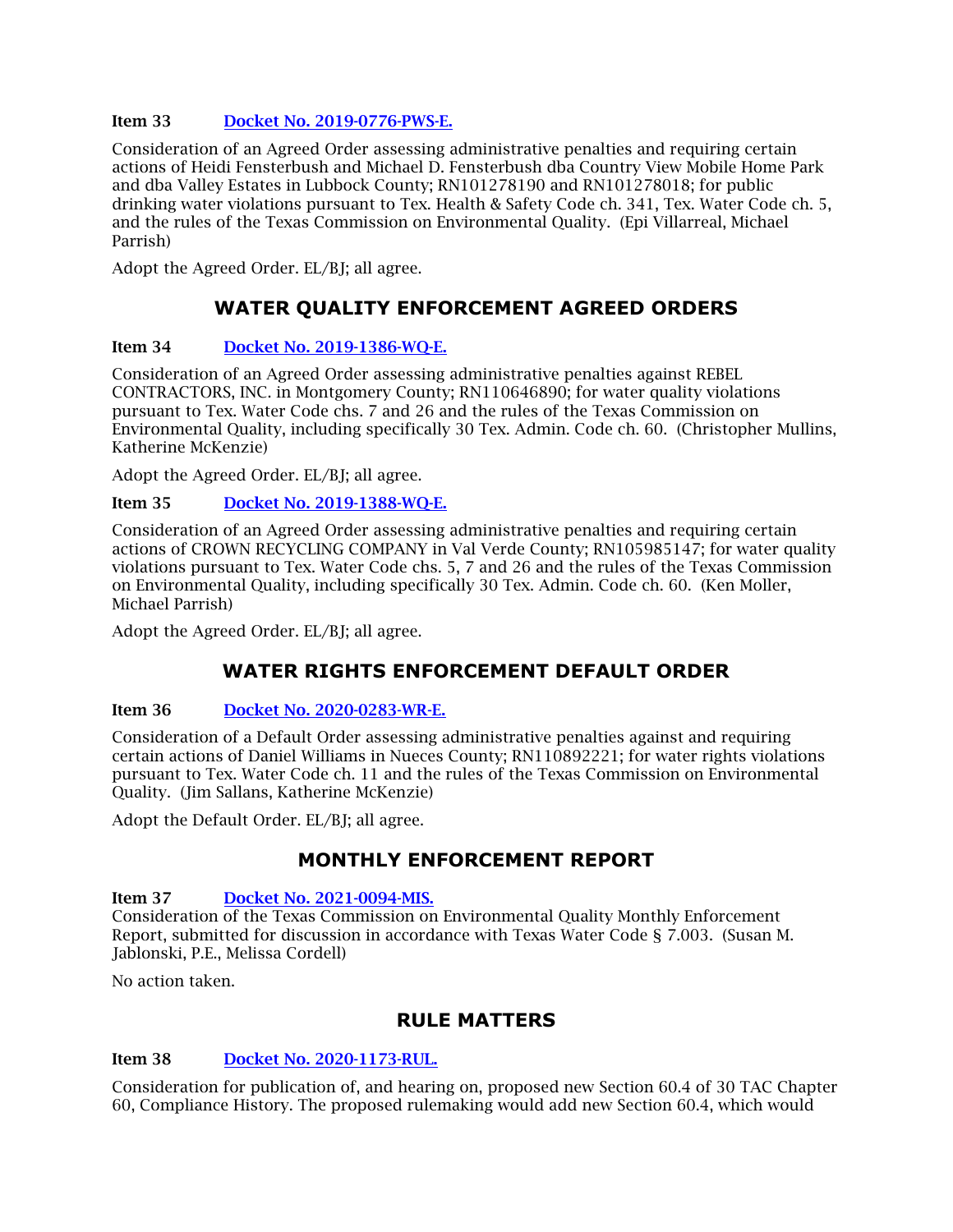allow for the executive director to designate and reclassify the compliance history classification for a site involved in an emergency event that causes or results in exigent circumstances. (Melissa Cordell, Jess Robinson) (Rule Project No. 2020-049-060-CE)

Approve the publication of, and hearing on, new 30 Texas Administrative Code § 60.4, as recommended by the Executive Director. EL/BJ; all agree.

### Item 39 [Docket No. 2021-0948-RUL.](http://www.tceq.texas.gov/assets/public/comm_exec/agendas/comm/backup/Agendas/2021/12-15-2021/0948RUL.pdf)

Consideration for publication of, and hearing on, proposed removal of Section 331.11(d) of 30 TAC Chapter 331, Underground Injection Control. The proposed rulemaking would implement House Bill 1284 from the 87th Legislature, 2021, Regular Session, repealing TCEQ jurisdiction over the injection of CO2 produced by a clean coal project into a zone that is below the base of usable quality water and that is not productive of oil, gas, or geothermal resources. (Dan Hannah, Diane Goss) (Rule Project No. 2021-025-331-WS)

Approve the publication of, and hearing on, the proposed amendments to 30 Texas Administrative Code Chapter 331, as recommended by the Executive Director. BJ/EL; all agree.

### Item 40 [Docket No. 2021-0372-RUL.](http://www.tceq.texas.gov/assets/public/comm_exec/agendas/comm/backup/Agendas/2021/12-15-2021/0372RUL.pdf)

Consideration of the adoption of new Subchapter J, Best Management Practices for Sand Mining Facility Operations Within the San Jacinto River Basin, Sections 311.101- 311.103 of 30 TAC Chapter 311, Watershed Protection. The proposed rulemaking would require the executive director to develop and maintain a guidance document of best management practices and establish requirements for sand mining facilities in the San Jacinto River Watershed to implement the best management practices. In addition, the rulemaking would establish requirements for sand mining facilities in the San Jacinto River Watershed to develop and maintain onsite a Mine Plan before commencing or continuing operations at the site and to submit to the executive director a Final Stabilization Report for review and approval before terminating operations at the site or portion(s) of the site. This rulemaking is a follow up to petition requests by Texas Aggregates and Concrete Association, submitted on June 15, 2020, and Lake Houston Area Grassroots Flood Prevention Initiative, submitted on June 23, 2020 (Non-Rule Project Nos. 2020-042-PET-NR and 2020-044-PET-NR). The proposed rules were published in the June 25, 2021, issue of the *Texas Register* (46 TexReg 3846). (Macayla Coleman, Michael Parr) (Rule Project No. 2020-048-311-OW)

Adopt the amendments to 30 Texas Administrative Code Chapter 311, as recommend by the Executive Director. BJ/EL; all agree.

### Item 41 [Docket No. 2021-0243-RUL.](http://www.tceq.texas.gov/assets/public/comm_exec/agendas/comm/backup/Agendas/2021/12-15-2021/0243RUL.pdf)

Consideration for adoption of amendments to Sections 332.2 - 332.4, 332.6, 332.8, 332.22, 332.23, 332.32, 332.33, 332.35 - 332.37, 332.41 - 332.45, 332.47, 332.61, 332.71, 332.72, and 332.75 of 30 TAC Chapter 332, Composting. The rulemaking adoption will clarify and update existing notice language and requirements found in Section 332.22(b), add existing language that applies to composting from 30 TAC Chapter 330, Subchapter P, concerning Fees and Reporting, to Chapter 332, and make substantive and non-substantive revisions to bring the chapter more up to date with agency and program standards. The proposed rules were published in the July 30, 2021, issue of the *Texas Register* (46 TexReg 4562). (Adam Schnuriger, Ian Groetsch) (Rule Project No. 2021-006-332-WS)

Continued to the January 12, 2022 Agenda by the Office of the General Counsel on December 9, 2021.

# **PUBLIC COMMENT SESSION**

Item 42 Docket No. 2021-0005-PUB.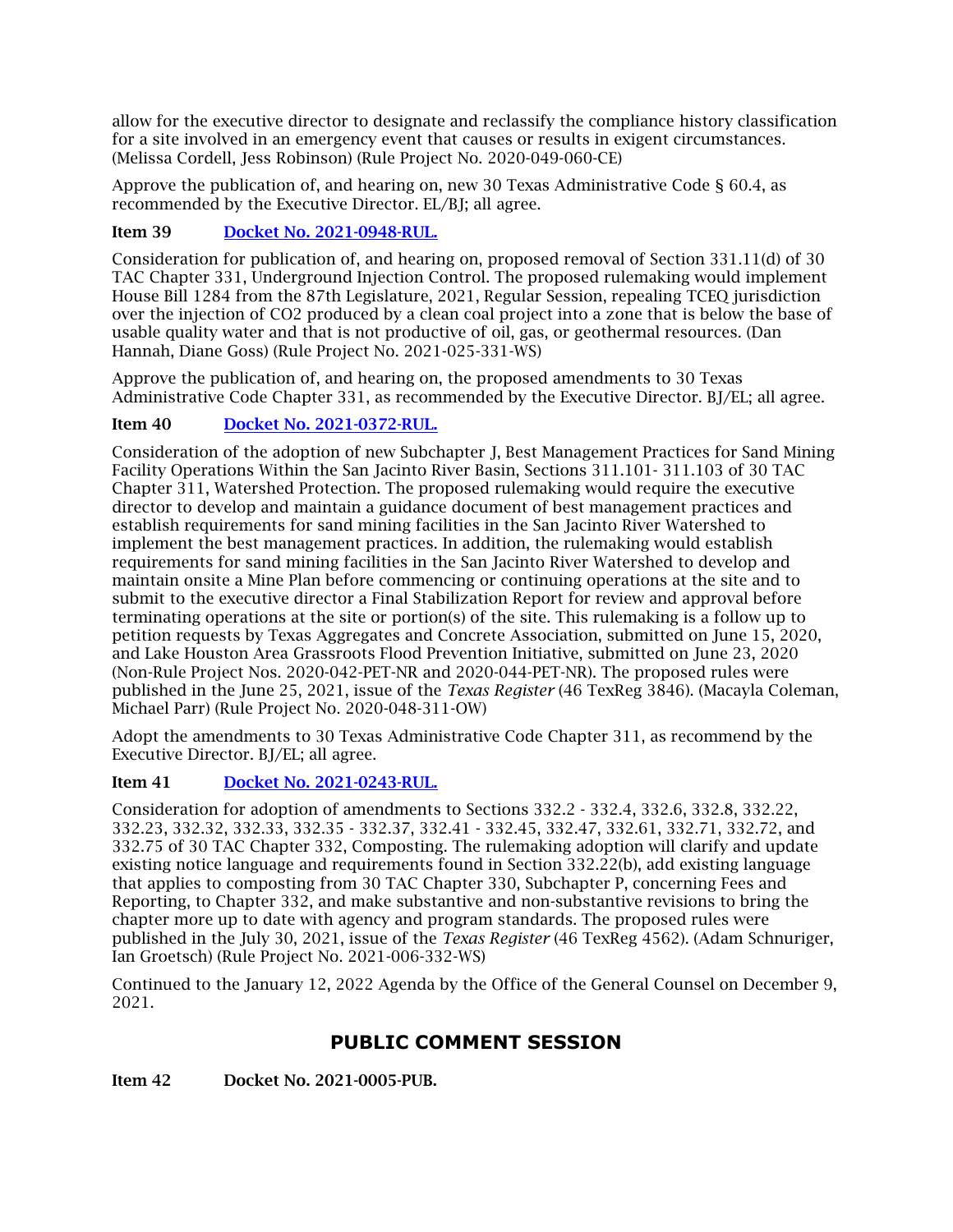The Commission will receive comments from the public on any matters within the jurisdiction of the Texas Commission on Environmental Quality in accordance with Texas Water Code Section 5.112, except for pending permitting matters or other contested cases, which are subject to the ex parte prohibition found in Texas Government Code Section 2001.061. In the interest of time, speakers will be limited to three minutes each, with the total time for public comment limited to one hour. Please note that the Commission's discussion of subjects for which public notice has not been given are limited to statements of specific factual responses and recitation of existing policy.

No action taken.

# **EXECUTIVE MEETING**

### <span id="page-9-0"></span>Item 43 Docket No. 2021-0001-EXE.

The Commission will conduct a closed meeting to receive legal advice from its attorney(s) and will discuss pending or contemplated litigation, and/or settlement offers, as permitted by Section 551.071 of the Texas Open Meetings Act, Chapter 551 of the Texas Government Code. The Commission may also meet in open meeting to take action on this matter as required by Section 551.102 of the Texas Open Meetings Act, Chapter 551 of the Texas Government Code.

The Commission did not meet on this item.

### Item 44 Docket No. 2021-0002-EXE.

The Commission will conduct a closed meeting to deliberate the appointment, employment, evaluation, reassignment, duties, discipline, or dismissal of the Commission's Executive Director, General Counsel, Chief Clerk, Public Interest Counsel, or Chief Auditor as permitted by Section 551.074 of the Texas Open Meetings Act, Chapter 551 of the Texas Government Code. The Commission may also meet in open meeting to take action on this matter as required by Section 551.102 of the Texas Open Meetings Act, Chapter 551 of the Texas Government Code.

No action taken.

### Item 45 Docket No. 2021-0003-EXE.

The Commission will conduct a closed meeting to discuss the employment, evaluation, reassignment, duties, discipline or dismissal of a specific Commission employee(s) as permitted by Section 551.074 of the Texas Open Meetings Act, Chapter 551 of the Texas Government Code. The Commission may also meet in open meeting to take action on this matter as required by Section 551.102 of the Texas Open Meetings Act, Chapter 551 of the Texas Government Code.

No action taken.

### Item 46 Docket No. 2021-0004-EXE.

The Commission will conduct a closed meeting to discuss their duties, roles, and responsibilities as Commissioners of the TCEQ pursuant to Section 551.074 of the Texas Open Meetings Act, Chapter 551 of the Texas Government Code. The Commission may also meet in open meeting to take action on this matter as required by Section 551.102 of the Texas Open Meetings Act, Chapter 551 of the Texas Government Code.

No action taken.

# **GENERAL INFORMATION/INFORMACIÓN GENERAL**

### **How to watch or listen to the meeting**

Members of the public may listen to the meeting telephonically by calling, toll-free, (914) 614- 3221 and entering Access Code668-783-868. The public may also view live TCEQ meetings on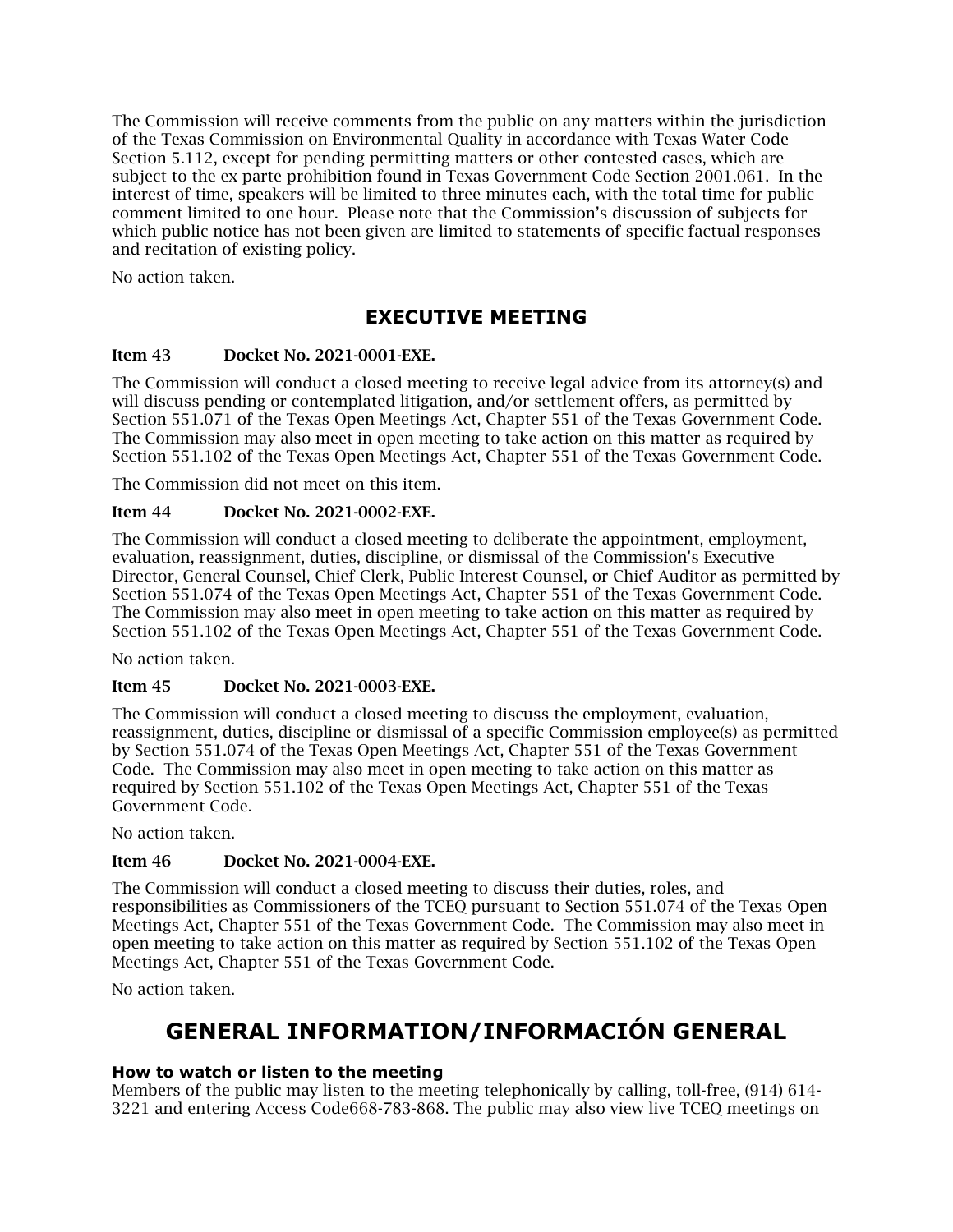the TCEQ YouTube Channel at no cost at: [https://www.tceq.texas.gov/agency/decisions/agendas/webcasts.html.](https://www.tceq.texas.gov/agency/decisions/agendas/webcasts.html)

#### **Cómo ver o escuchar la reunion**

Los miembros del público pueden escuchar la reunión por teléfono llamando sin cargo al (914) 614-3221 e ingresando el código de acceso 668-783-868. El público también puede ver las reuniones de la TCEQ en vivo en el canal de YouTube de la TCEQ sin costo en: [https://www.tceq.texas.gov/agency/decisions/agendas/webcasts.html.](https://www.tceq.texas.gov/agency/decisions/agendas/webcasts.html)

#### **How to register and to address the Commission at the meeting**

Members of the public who would like to address the Commission on an item for which the Commission is accepting comment, must register as indicated below and access the meeting via webcast by navigating to:<https://www.gotomeeting.com/webinar/join-webinar> and entering Webinar ID 278-120-371. Those without internet access may call (512) 239-3313 before the meeting begins for assistance in accessing the meeting telephonically.

To register, you may provide information via the Public Participation Form at: [https://www.tceq.texas.gov/assets/public/comm\\_exec/agendas/comm/AgendaRegistrationFor](https://www.tceq.texas.gov/assets/public/comm_exec/agendas/comm/AgendaRegistrationForm.docx) [m.docx.](https://www.tceq.texas.gov/assets/public/comm_exec/agendas/comm/AgendaRegistrationForm.docx) If you have challenges with the Public Participation Form, you may call (512) 239-3313 or email agenda@tceq.texas.gov and provide the following information: 1. Agenda item number; 2. Name; 3. Affiliation; 4. Address; 5. Phone number; 6. Whom you represent (self or company/client); and 7. Whether you wish to address the Commission, are available for questions from the Commission, or would like to be noted as present for the record.

Registration for Agenda will conclude at 9:30 a.m. Late registration could result in your missing the opportunity to comment on your item. Please note that the Commissioners may discuss or consider posted items in an order other than the order posted.

#### **Cómo registrarse y dirigirse a la Comisión en la reunion**

Los miembros del público que deseen dirigirse a la Comisión sobre un tema sobre el cual la Comisión está aceptando comentarios, deben registrarse como se indica a continuación y acceder a la reunión a través de una transmisión web navegando a: <https://www.gotomeeting.com/webinar/join-webinar> e ingresando el ID del seminario web 278- 120-371. Aquellos sin acceso a Internet pueden llamar al (512) 239-3313 antes de que comience

la reunión para recibir ayuda para acceder a la reunión por teléfono.

Para registrarse, puede proporcionar información a través del Formulario de participación pública en:

[https://www.tceq.texas.gov/assets/public/comm\\_exec/agendas/comm/AgendaRegistrationFor](https://www.tceq.texas.gov/assets/public/comm_exec/agendas/comm/AgendaRegistrationForm.docx) [m.docx.](https://www.tceq.texas.gov/assets/public/comm_exec/agendas/comm/AgendaRegistrationForm.docx) Si tiene problemas con el Formulario de Participación Pública, puede llamar al (512) 239-3313 o enviar un correo electrónico a agenda@tceq.texas.gov y proporcionar la siguiente información: 1. Número de artículo de la agenda; 2. Nombre; 3. Afiliación; 4. Dirección; 5. Número telefónico; 6. A quién representa (usted mismo o empresa/cliente); y 7. si desea dirigirse a la Comisión, si está disponible para las preguntas de la Comisión o si desea que se le anote como presente para que conste en acta.

El registro para la Agenda concluirá a las 9:30 a.m. El registro tardío podría resultar en que pierda la oportunidad de comentar sobre su artículo. Tenga en cuenta que los Comisionados pueden discutir o considerar los artículos publicados en un orden diferente al pedido publicado.

#### **How to ask for accommodations**

Persons with disabilities who may plan to attend the TCEQ Agenda and who may need auxiliary aids or services such as interpreters for persons who are deaf or hearing impaired, readers, large print, or braille are requested to contact the Office of the Chief Clerk at (512) 239-3300 at least five (5) work days prior to the Agenda, so that appropriate arrangements can be made.